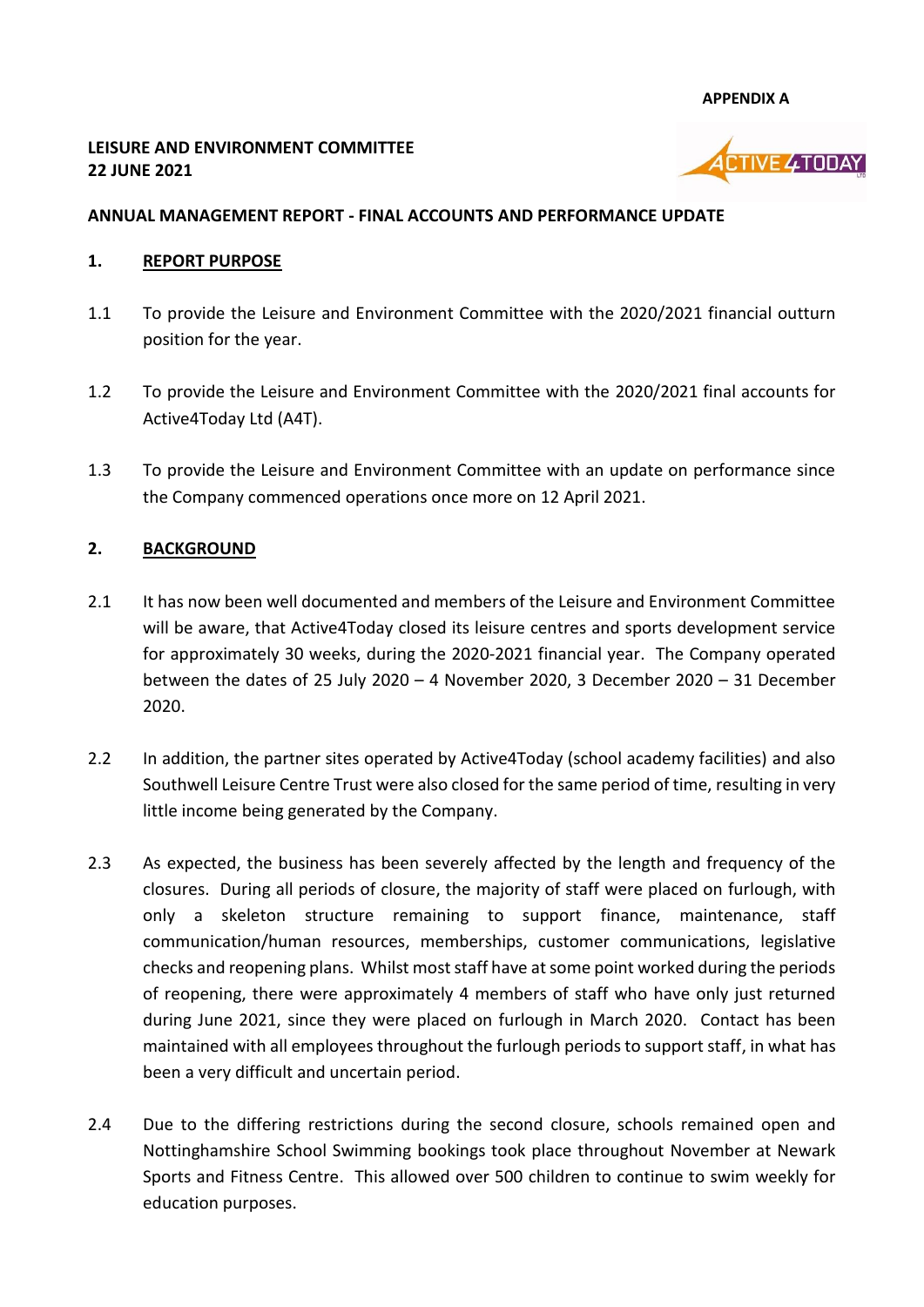- 2.5 As previously advised during the previous Leisure and Environment meetings, the largest loss to the Company was through membership income. To the end of March 2021, the loss in membership income against the original budget was £2,064,000.
- 2.6 The major significant cost to the Company during the year was the employee's salaries. Whilst a substantial amount of this cost was reclaimed from the Government's Job Retention Scheme, there were still costs which the Company had to meet as the parameters of the scheme changed throughout the various closure periods. The Company is now currently in the process of claiming its 15<sup>th</sup> furlough payment. The total amount of furlough received to date is £650,000.
- 2.7 Income has been received to date in the form of 100% (£121,220) of the management fee from NSDC, 100% (£80,850) of NSDC's contribution of SLC's management fee, a £25,000 Government grant to support small businesses and two grants of £29,500 and £50,000 from the government, as a result of the November and January shutdown.
- 2.8 In addition, the Council has provided financial support to date to the Company of £490,000 and the Department of Media and Culture (DCMS) provided a further £267,000 as part of their recovery grant to support leisure centres (£17,000 above what was initially expected). However, as part of the agreements above, the Company also agreed to contribute up to £200,000 of its own reserves, to meet the 2020/2021 deficit.
- 2.9 Whilst this is a large proportion of the Company's reserves, it is a valid reason for its use and would leave the Company with approximately £200,000 in reserve, to support future repairs, developments, or other emergencies.
- 2.10 Although the Company did an excellent job in retaining approximately 70% of its membership base, (which was higher than the industry predictions, which ranged between 40% and 60%), the 30% loss was higher than initially anticipated, as the confidence of certain groups to return, including the 60 plus market, GP referrals and disabled users was felt. In addition, the impact of clubs not returning has also had an effect, as the group participation market has been restricted, due to adult participation in the Government and National Governing Body guidelines. Pay and play income has also been lower than expected during the periods of opening, in comparison to previous years and this is mainly due to the initial restrictions from sports governing bodies impacting on club block bookings.
- 2.11 To support the losses in income, the Company undertook extensive remodelling of staffing for September, October and December, which realised significant savings for 2020/2021, and has assisted in off-setting several losses. These changes took place by changing programmes, reducing activities and rebranding several sessions into structured classes, which reduced the amount of staff required. Savings have been realised in reception, leisure attendant,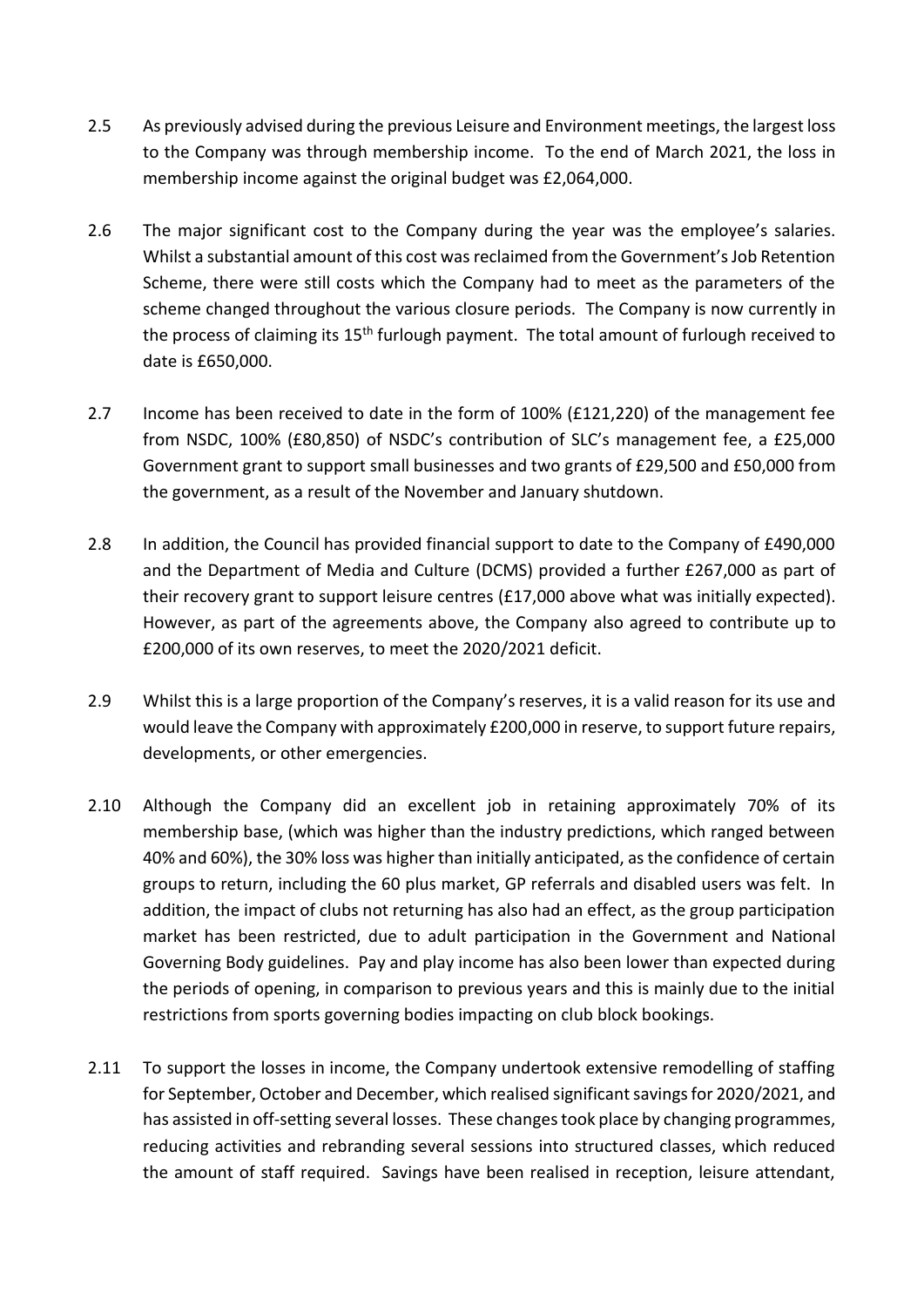operations management, fitness instructors and classes, sports development and in the senior management team.

- 2.12 In January 2021, the Company was reporting a predicted in year deficit of £222,000, in 2020/2021, although it was waiting on confirmation of the DCMS Leisure Recovery funding, which it applied for with the Council during January 2021. The Company was expecting to remain open then for business after the second reopening on 3<sup>rd</sup> December 2020, however, as Members will be aware, this did not take place and the Company did not trade again until 12<sup>th</sup> April 2021. This did mean that the predicted forecasted shortfall became much worse, as no income was generated for quarter 4 of the financial year and the in-year deficit grew a further £40,000 to approximately £262,000.
- 2.13 In addition to the measures taken in 2.11, the Company also put itself forward as a testing centre for Newark to support the work against reducing COVID and also to try and off-set some of the fixed costs. After two site visits, Newark Sports and Fitness Centre was chosen as the preferred venue and operated as a test centre from February to the end of April 2021.
- 2.14 The testing centre was successful in attracting large numbers of people on a daily basis and as a result also provided a modest level of income for the Company, which assisted in supporting its financial position. With this finance, the initial major DCMS funding, the additional DCMS funding identified in paragraph 2.8 and several additional savings which were made as a result of the extended closure, the Company has managed to reduce the expected in year deficit of £262,000 to £0.
- 2.15 Finally, Nottinghamshire School Swimming returned on  $8<sup>th</sup>$  March before the full reopening took place in April, due to all school children returning to education. This also provided a small amount of income to support the Company's position.

## **3. INCOME AND EXPENDITURE HEADLINES 2020/2021 and FINAL ACCOUNTS 2020/2021**

3.1 Attached at Appendix I are the final audited accounts for the Company and provides the Leisure and Environment Committee with information on the allocation of finance, throughout the year, 1<sup>st</sup> April 2020 to 31<sup>st</sup> March 2021. As stated above, 2020-2021 has been a very fragmented year, which is evident in the actuals to budget and the variations set out below.

## 3.2 **Salaries budgets (excluding FRS102 adjustment) \*see note at 3.12**

| Original Budget £ | Revised   Actual £<br>Full<br>Year |            | Variance to Original |
|-------------------|------------------------------------|------------|----------------------|
|                   | Budget £                           |            | Budget £             |
| £2,165,750        | £1,805,412                         | £1,687,605 | -£478,145            |

3.3 The in-year variance in salaries to the original budget is -£478,145.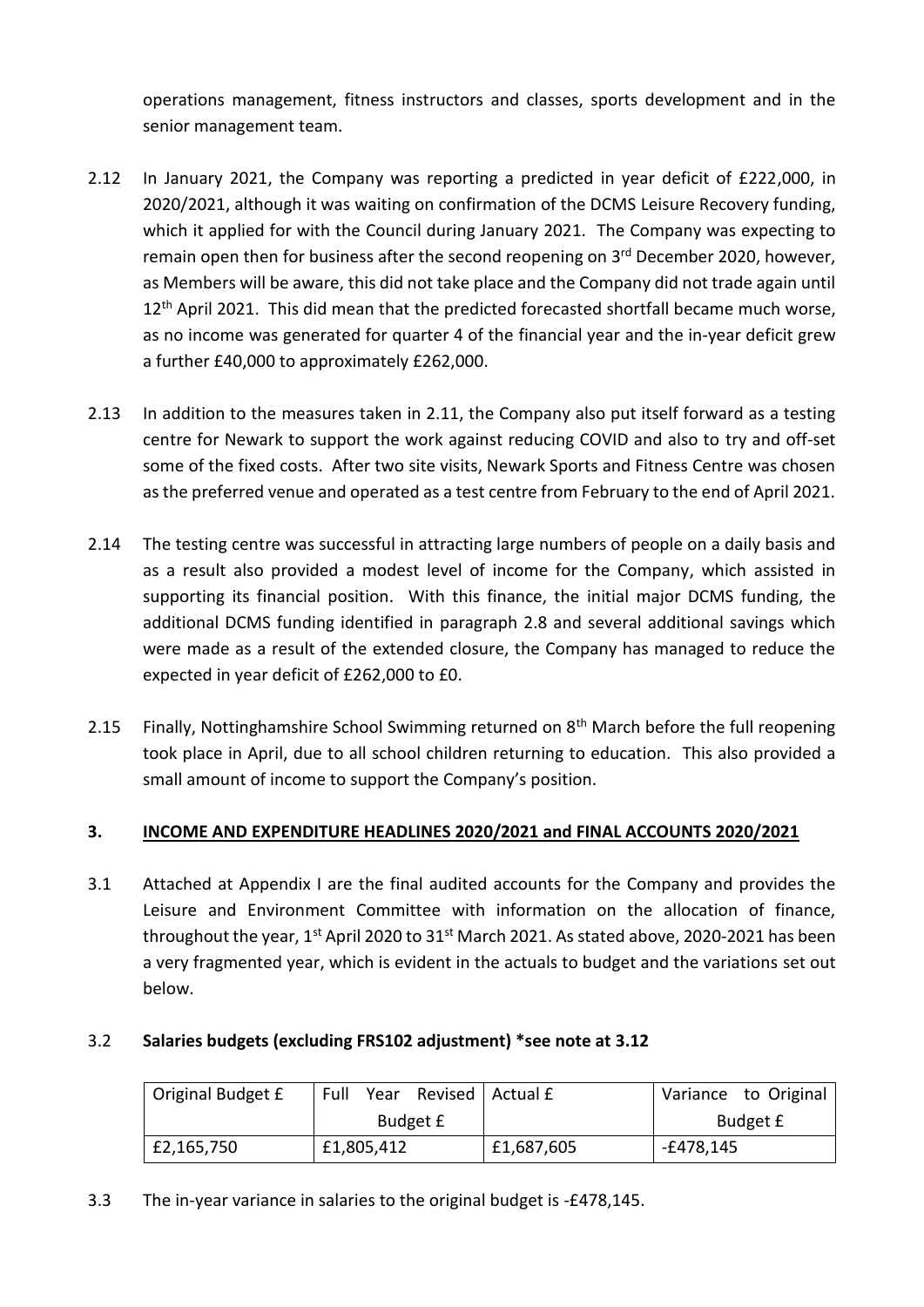### 3.4 **Premises budgets**

| Original Budget £ | Full<br>Year |  | Revised   Actual £ | Variance to Original |
|-------------------|--------------|--|--------------------|----------------------|
|                   | Budget £     |  |                    | Budget £             |
| £498,590          | £293,508     |  | £255,108           | E243,482-            |

3.5 Within this budget group, there was a variance to the original budget of -£243,482.

#### 3.6 **Supplies and Services budgets (excluding FRS102 adjustment) \*see note at 3.12**

| Original Budget £ | Full<br>Year | Revised   Actual £ | Variance to Original |
|-------------------|--------------|--------------------|----------------------|
|                   | Budget £     |                    | Budget £             |
| £708,700          | £548,647     | £460,552           | $-E248,148$          |

3.7 The variance against the budget of this code is -£248,148.

#### 3.8 **Income**

| Original Budget £ | Full<br>Year |  | Revised   Actual £ | Variance to Original |
|-------------------|--------------|--|--------------------|----------------------|
|                   | Budget £     |  |                    | Budget £             |
| £3,097,920        | £1,650,463   |  | £2,206,006         | £891,914             |

3.9 The variance against budget on the income code is £891,914. This is made up of a loss in sales/ membership income of £2,478,000 and an increase in grant/furlough income of £1,586,000.

#### 3.10 **Final Accounts 2020-2021**

- 3.11 During the year, the Committee should note that there has been no changes to the make-up of the Active4Today Board with K F Girling (Chairman), S P Carlton, Mrs D K Johnson, M J Skinner and N A Wilson continuing as Board Directors.
- 3.12 Within the accounts attached, the Committee will notice several lines, which relate to the Company's pension scheme and its large in-year deficit. The legislation which drives the accounting practices for the Company is IFRS 102**.** This standard of accounting requires the Company to report the 'trading profit and loss account' together, with a combined total of the two. These costs total £112,000 and relate to the 'defined benefit pension scheme' and this figure can be seen in the final accounts statement, creating a deficit in-year of £309,000. This figure and approach however, masks the actual in-year trading of the Company, which, as reported in paragraph 3.18 was £197,000 (before the contribution was drawn down from the Company's reserves).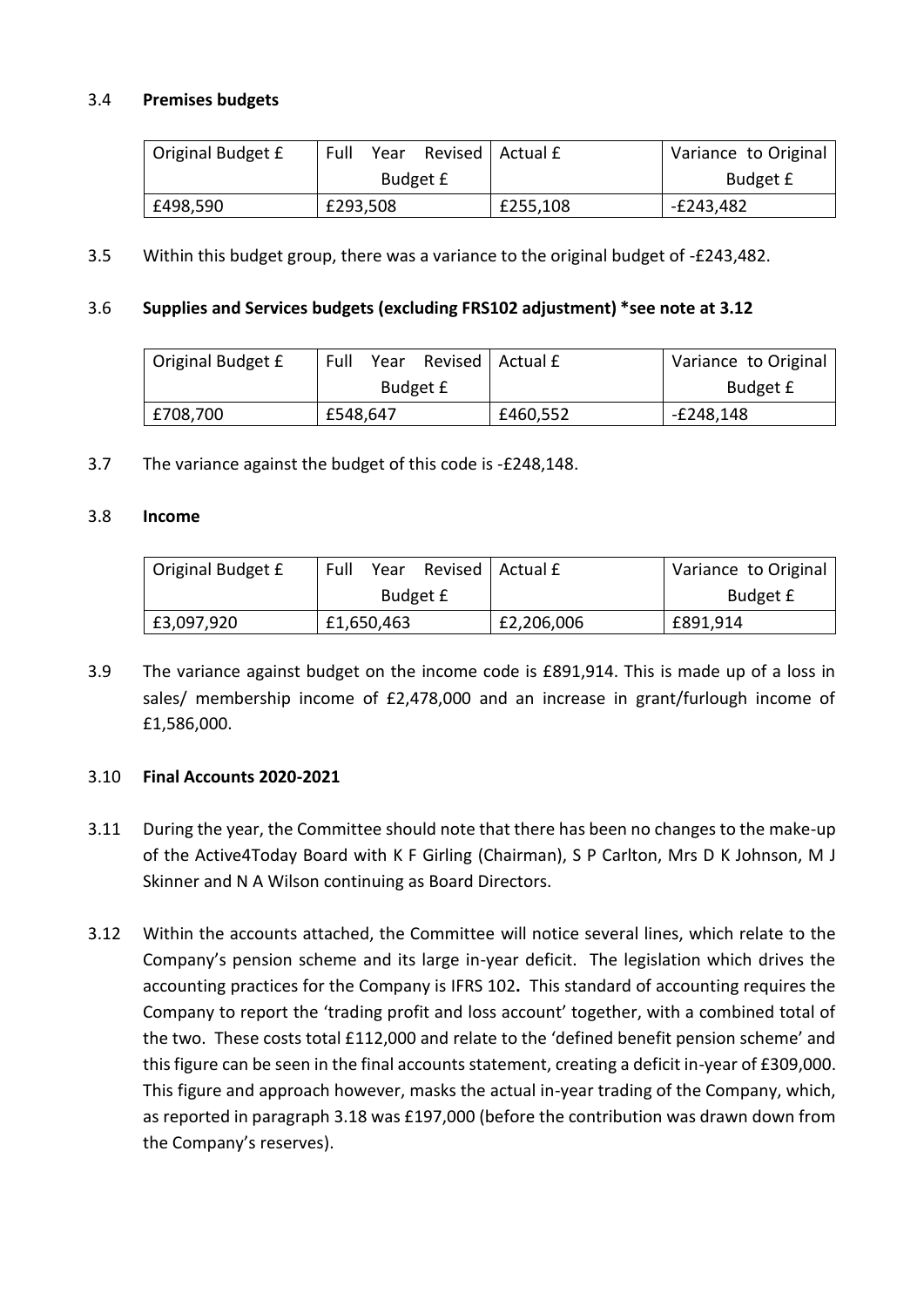3.13 In addition to the above, there is an actuarial loss in the pension of £2,416,000, relating to assumptions around the long term finance and demographics of the pension members. This can be seen in the 'Other Comprehensive Income' account. The net effect of the pension income and expenditure, on this years' balance sheet is £2,528,000, increasing the pension deficit of the Company to £5,680,000. The details of these can be seen in the 'Income Statement', the 'Other Comprehensive Income' account and the 'Directors' report.

### 3.14 **Balance Sheet**

- 3.15 **Assets** this area of the accounts shows the stock held by the Company along with its debtors and cash. Debtors are made up of the treasury management finance/loan, which is held by the Council on behalf of A4T and invested by the Council's Finance Business Unit and this equates to £504,000.
- 3.16 **Liabilities** this is the amount of finance which is owed by the Company at close of the accounts. Provision has been made to pay these outstanding suppliers and this will continue through 2021/2022, as invoices come into the Company. The total of this amount is £305,000.
- 3.17 **Net Pensions Liability** this has increased in year by £2,528,000, and has been reported above in paragraph 3.13.
- 3.18 **Reserves** the in-year trading deficit of the Company and the amount of finance, which is required from the reserves to support the Company in 2020/2021. This equates to £197,000 in-year. The remaining reserve breakdown can be seen below:
	- R&R reserve =  $£187,002$
	- R&R development Reserve = £12.556
	- Contingency Reserve =  $E_0$
	- **Total usable reserve = £ 199,558**
- 3.19 **Unusable Reserves** The Pension deficit reserve has increased by £2,528,000 and now totals a deficit of £5,680,000.

## 3.20 **Audit Process**

- 3.21 As part of the process to produce and audit the 2020/2021 final accounts, the Company procured the services of Wright Vigar to undertake both roles. This has been undertaken and the accounts will now be provided to the Council, for incorporation into the Consolidated Group Accounts for the organisation.
- 3.22 The Committee will note the independent audit conclusion has been provided by Wright Vigar, which states the accounts: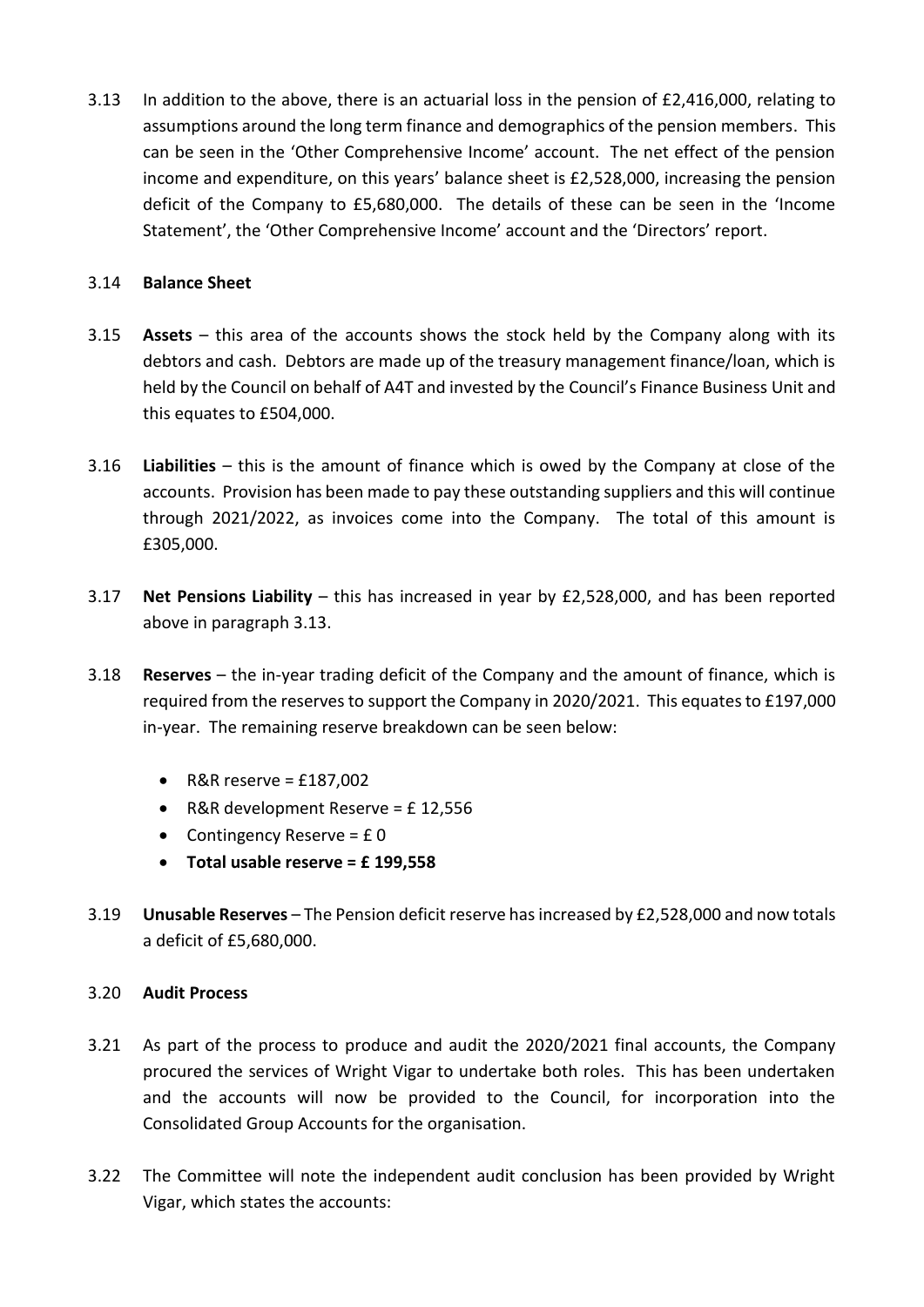- give a true and fair view of the state of the Company's affairs as at 31 March 2021 and of its deficit for the year then ended;
- have been properly prepared in accordance with United Kingdom Generally Accepted Accounting Practice; and
- have been prepared in accordance with the requirements of the Companies Act 2006

# **4. FINANCIAL HEADLINES FROM 12 APRIL 2021**

- 4.1 As the Company only commenced trading on 12 April 2021, there is limited financial information available as there has only been 6 weeks of trading since the reopening.
- 4.2 As a result of the reopening taking place part way through a month, the Company made the decision not to commence with a part direct debit payment for April, as the process is quite lengthy and involves a considerable amount of administrative time to alter the payments. In view of this, the Company launched a £10 offer, which was open to members and nonmembers and provided unlimited access to the fitness suites and swimming pools for the period 12 – 30 April 2021.
- 4.3 The offer was well received and despite several other parts of the hospitality sector reopening at the same time, the Company sold 1,599 passes, valuing almost £16,000.
- 4.4 During May the direct debit collection recommenced as usual. However, as a result of the closure in January, February and March and the reopening taking place part of the way through the month the starting point for memberships was lower than the budgeted figure for the year, which was set in December 2020. A collection did take place for 4639 members, which will provide a good reference point for the remainder of the 2021/2022 financial year.
- 4.5 Although the collection for June has not been completed fully at the time of writing this report, the early signs are that the collection for June is increasing, as more members begin to sign up again. This is positive news and further detail will be provided within the next report to the Leisure and Environment Committee, as the Company continues to emerge from the pandemic.
- 4.6 In view of the budget being set in December 2020 before the latest lockdown was known, the Company is now working on revising its budget to reflect the new starting position for memberships and ensure the most up to date information is available for Members.
- 4.7 In addition, the Company will factor in its restructure which took place in April 2021 and was a direct result of the effects of COVID and a reduced membership base. The Company referred to having to identify 'further savings' within its report to the Committee in January 2021 and the restructure was part of these savings.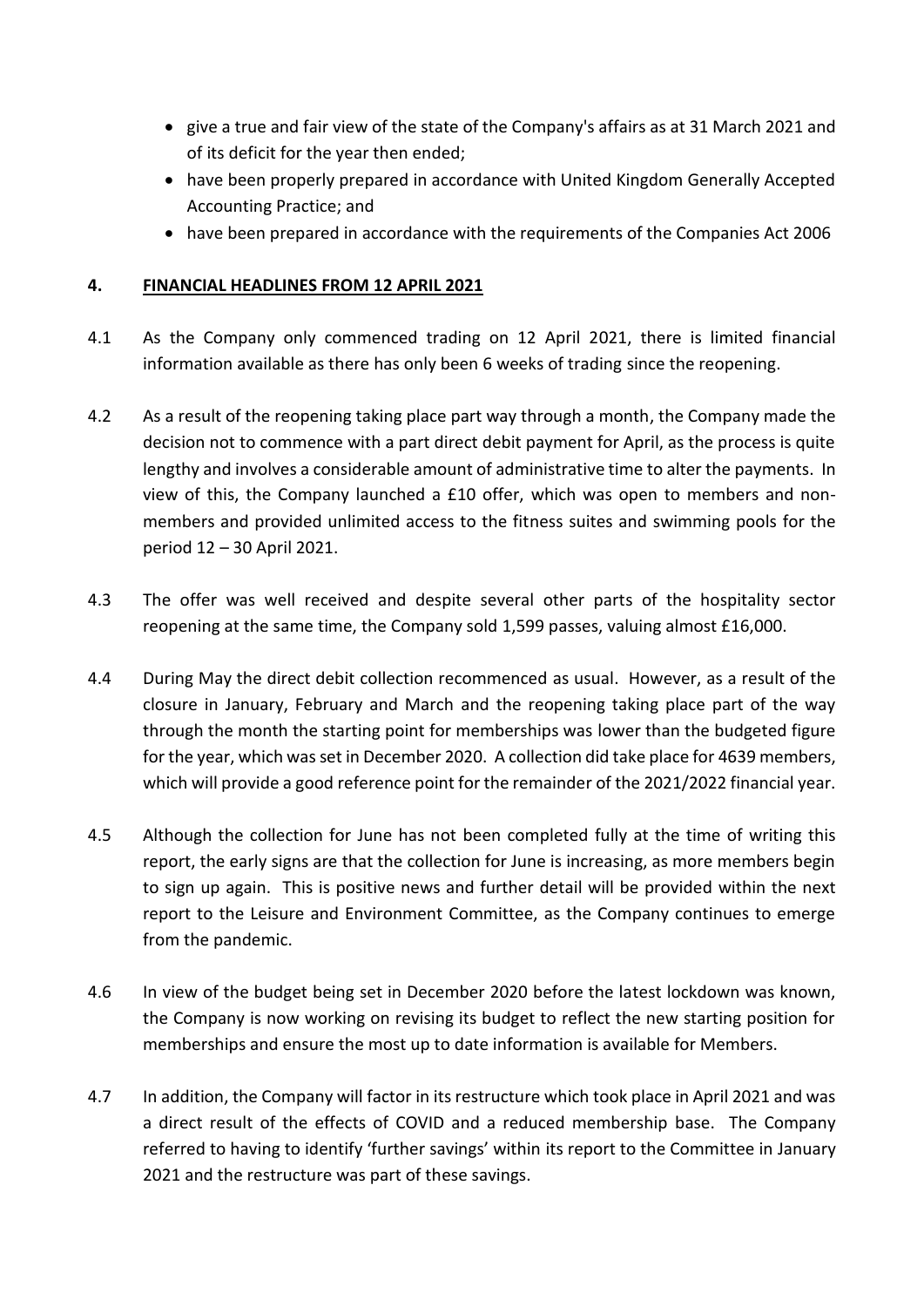- 4.8 The reopening of the centres was managed on a phased basis, ensuring that the company returned safely following the guidance, with trained staff in place.
- 4.9 Due to the development and implementation of the new online membership sign up portal, it has never been easier for customers to return to a membership or join as a new member. This has enabled people to join in advance and arrive at the centres ready to participate. This process has been extremely well received amongst members, old and new.
- 4.10 The membership sales since reopening on 12 April, have been encouraging, with the live membership base across all 3 sites, increasing by 209 members, which have been both adults and children.
- 4.11 The reintroduction of children's activities on 1 May and the return of indoor exercise classes, has supported this growth and presents a positive way forward for the Company.

## **5. DUKERIES SWIMMING POOL**

- 5.1 As part of the Company's work to try and rebuild its operations and membership base to levels which it experienced pre-COVID, the Company looks forward to the opening of the new swimming pool at the Dukeries Leisure Centre in June 2021.
- 5.2 It is expected that this fantastic new resource for the community will be handed over at the end of June 2021 and the centre is working towards its first opening event on 30 June 2021, which will be an exclusive day of sessions, for direct debit members, to experience this new facility. This will also act as a pre-sales opportunity for the Company, as customers may sign on before this day, to be able to participate in the member opening day.
- 5.3 Following this, the Company is working with the swimming pool developers (ReCreation) and NSDC to undertake an opening weekend on Saturday 3 and Sunday 4 July 2021, where the community of Newark and Sherwood and specifically Ollerton can enjoy a 'FREE' weekend of swimming activity, to launch the opening of the new pool. Present will be former Olympic swimmer, Mark Foster, who will 'mark' the occasion with an exhibition length of the pool.
- 5.4 As part of the marketing and advertising of the new facility, the Company will be undertaking a programme of promotions and offers, with a view to increasing memberships at the site and which will be linked to new swimming lessons, laned swimming, parent and toddler sessions and fun swims with an inflatable for the younger swimmers of the community.

## **6. BUDGET IMPLICATIONS**

6.1 As identified above, due to the changes since the budget was set in December 2020, the Company will work towards revising its budgets in preparation for the next Leisure and Environment Committee meeting, later in the year. This will afford more time to assess the